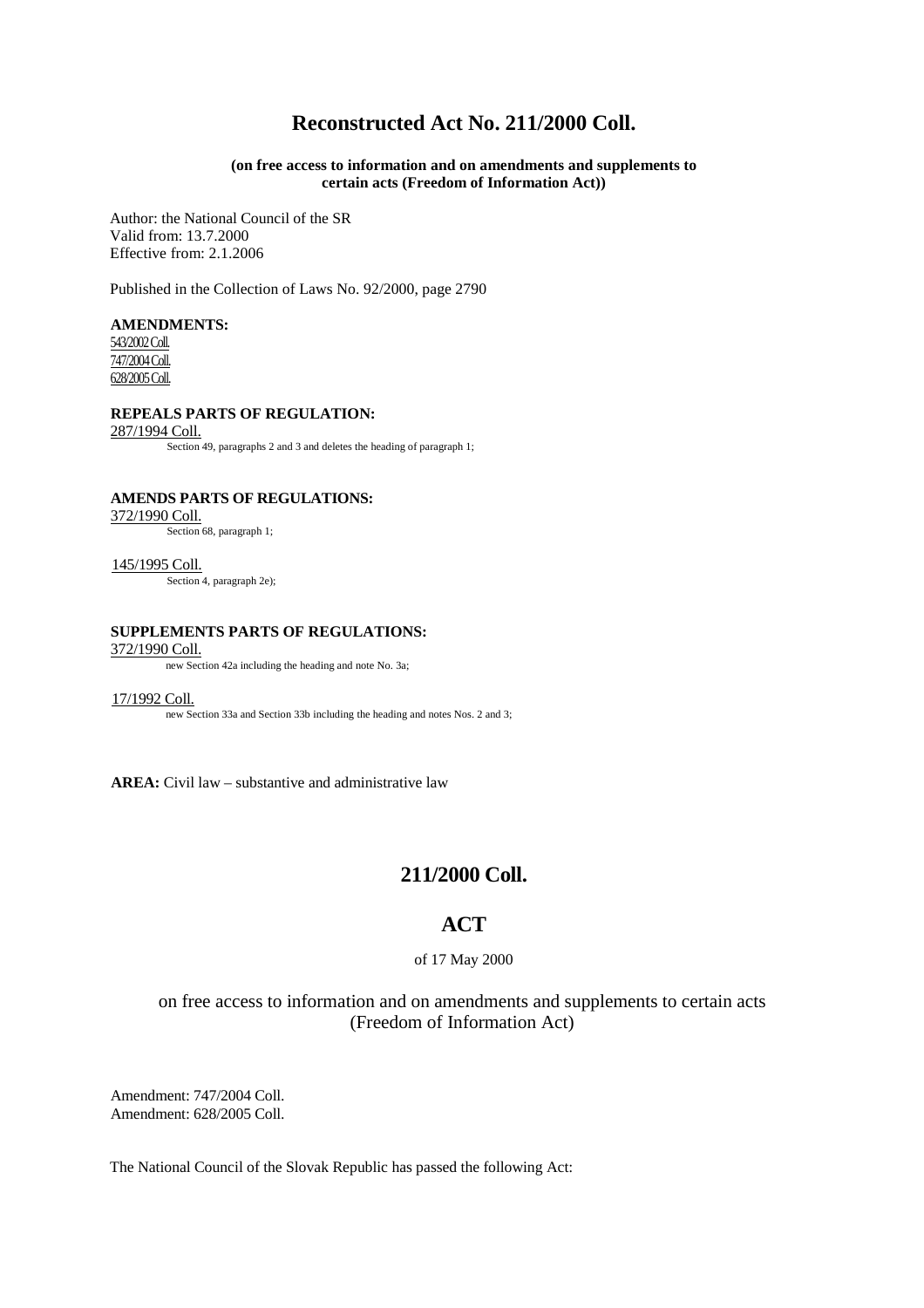#### **Article I**

## **Section 1 Subject of the Act**

This Act shall regulate terms, procedure and scope of free access to information.<sup>1)</sup>

<sup>1)</sup> Articles 26, 45 and 34 of the Constitution of the Slovak Republic; Articles 17, 25 and 35 of the Charter of Fundamental Rights and Freedoms

## **Section 2 Obliged persons**

(1) The persons obliged to provide access to information under this Act (hereinafter referred to as the "Obliged persons") shall be state agencies, municipalities, as well as legal entities and natural persons that have been given the power by law to make decisions on the rights and obligations of natural persons or legal entities in the area of public administration, and that only within the scope of their decision-making power.

(2) Legal entities established by law and legal entities established by state agency or municipality under a special law shall also be the obliged persons.<sup>2)</sup>

(3) Legal entities established by obliged persons in accordance with paragraph 1 and 2 shall also be the obliged persons.

(4) A special law may also instruct other legal entities or natural persons to provide access to information.3)

<sup>2)</sup> Sections 21 to 24 of Act of the National Council of the Slovak Republic No. 303/1995 Coll. on Budgetary Rules, as amended

<sup>3)</sup> For instance, Act of the National Council of the Slovak Republic No. 162/1995 Coll. on Cadastre and on the Entries of Proprietary and Other Rights to Real Estates, as amended; Act No. 149/1975 Coll. on Archiving, as amended

## **Section 3**

(1) Everybody shall have the right of access to information that the obliged persons have available.

(2) The obliged person under Section 2, paragraph 3 shall disclose only information pertaining to the management of public funds, disposal of state property, the property of self-governing region or the property of municipality, the environment<sup>3a</sup>), and information on the tasks or professional services relating to the environment and on the content, performance and activities carried out on the basis of the concluded agreement.

(3) Access to information shall be provided without proving any legal or other reason or interest for which information is required.

<sup>3a)</sup> Act No. 205/2004 Coll. on Collection, Keeping and Dissemination of Environmental Information

#### **Section 4 Definitions of certain terms**

(1) An applicant shall mean any natural or legal person making request for access to information.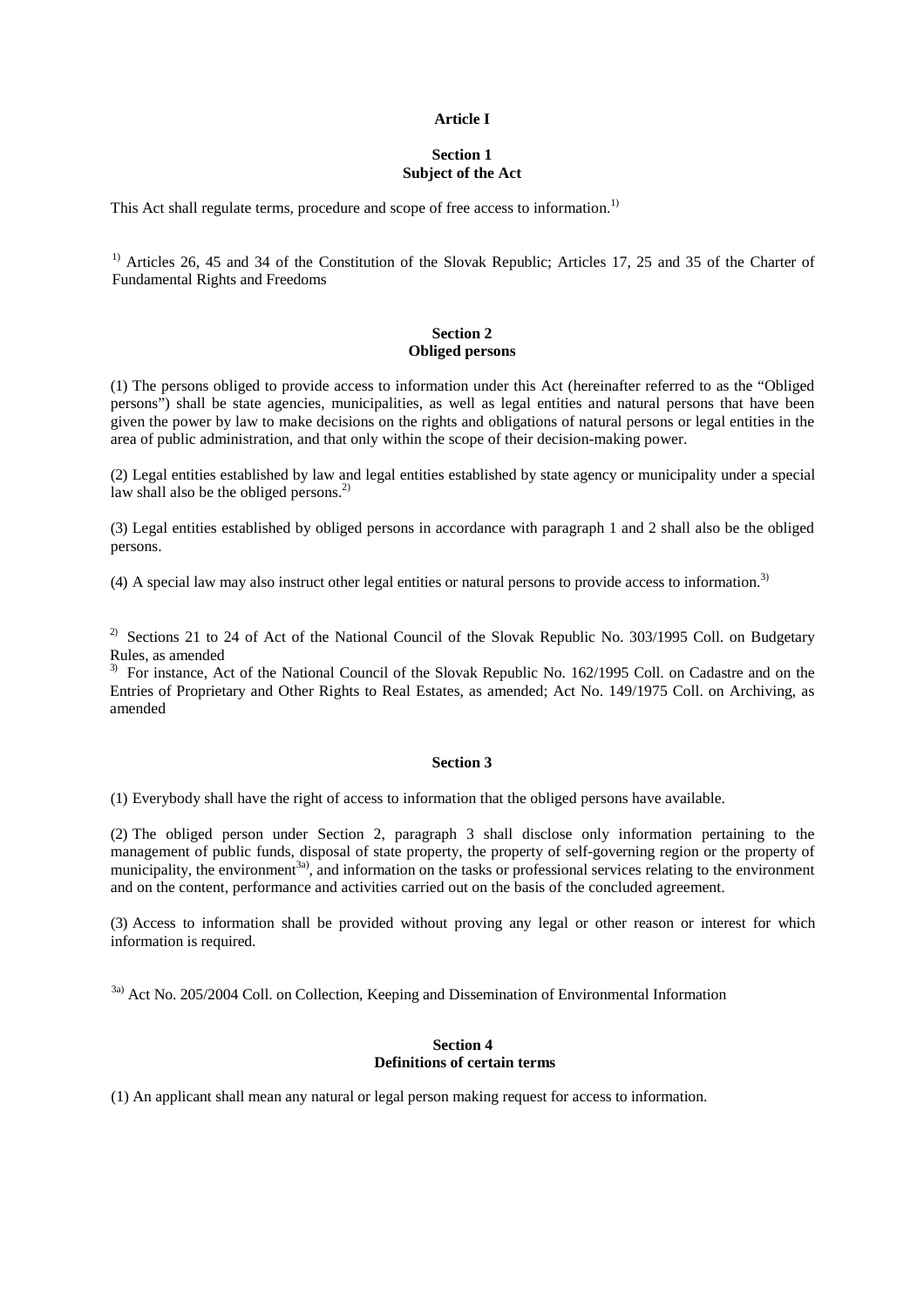(2) A mass access to information shall mean access of unlimited number of applicants by means of telecommunications<sup>4)</sup>, especially via Internet.

(3) Disclosed information shall mean information that may be repeatedly looked up and obtained by anybody, notably information published by the press or issued on a different data carrier that makes possible recording and storage of information, or displayed on a freely accessible official notice board, or accessible by means of any device enabling mass access [to information], or available in a public library.<sup>5)</sup>

(4) Accompanying information shall mean any information closely related to the requested information, notably information on its existence, origin, number, reason for refusal to disclose the information, period of refusal and the date of its re-examination.

<sup>4)</sup> Section 1, paragraph 4a) of Act No. 110/1964 Coll. on Telecommunications, as amended

<sup>5)</sup> Act No. 53/1959 Coll. on the Integrated System of Libraries (Library Act), as amended

## **Section 5 Mandatory disclosure of information**

(1) Each obliged person under Section 2, paragraph 1 a 2 shall disclose the following information:

a) the way of establishment of the obliged person, its powers and competencies and a description of its organisational structure,

b) place, time and way of obtaining information; information on where the request, proposal, motion, complaint or other filing may be filed,

c) place, period and procedure of filing a remedy, and possibilities of judicial review of the obliged person´s decision, including explicit definition of requirements that need to be satisfied,

d) procedure that must be followed by the obliged person in complying with requests, motions and other filings, including the respective deadlines that must be met,

e) a list of regulations, guidelines, instructions and interpretations governing the obliged person´s actions and decisions, or regulating the rights and obligations of natural persons and legal entities in relation to the obliged person,

f) scale of administrative charges<sup>6</sup> collected by the obliged person for administrative actions, and scale of charges for providing access to information.

(2) The National Council of the Slovak Republic shall disclose:

a) dates of its sessions and sessions of its committees and draft session agendas,

b)minutes of public sessions,

c) copies of bills submitted [to the National Council] within three days after their filing with the Office of the National Council of the Slovak Republic,

d) copies of acts passed [by the National Council] within three days after their approval in third reading,

e) information on the attendance of MPs at the sessions of the National Council of the Slovak Republic and the sessions of its committees within three days after the end of each session of the National Council of the Slovak Republic,

f) information on voting of MPs after each session of the National Council of the Slovak Republic, with the exception of secret vote and voting at a closed session.

(3) The Office of the President of the Slovak Republic shall disclose:

a) the programme and results of business trips of the President, receptions by the President and places of his stays, b) signature of any act or its return to the National Council of the Slovak Republic,

c) conferment of awards,

d) designation and removal of a state official and acceptance of resignation,

e) any pardon, mitigation or deletion of any sentence and any ordinance not to commence or interrupt criminal proceedings,

f) organisational structure and number of employees of the Office of the President of the Slovak Republic.

(4) The Government of the Slovak Republic shall disclose copies of materials (proposals, reports, analyses) submitted at Government sessions and any adopted resolutions, including their supplements.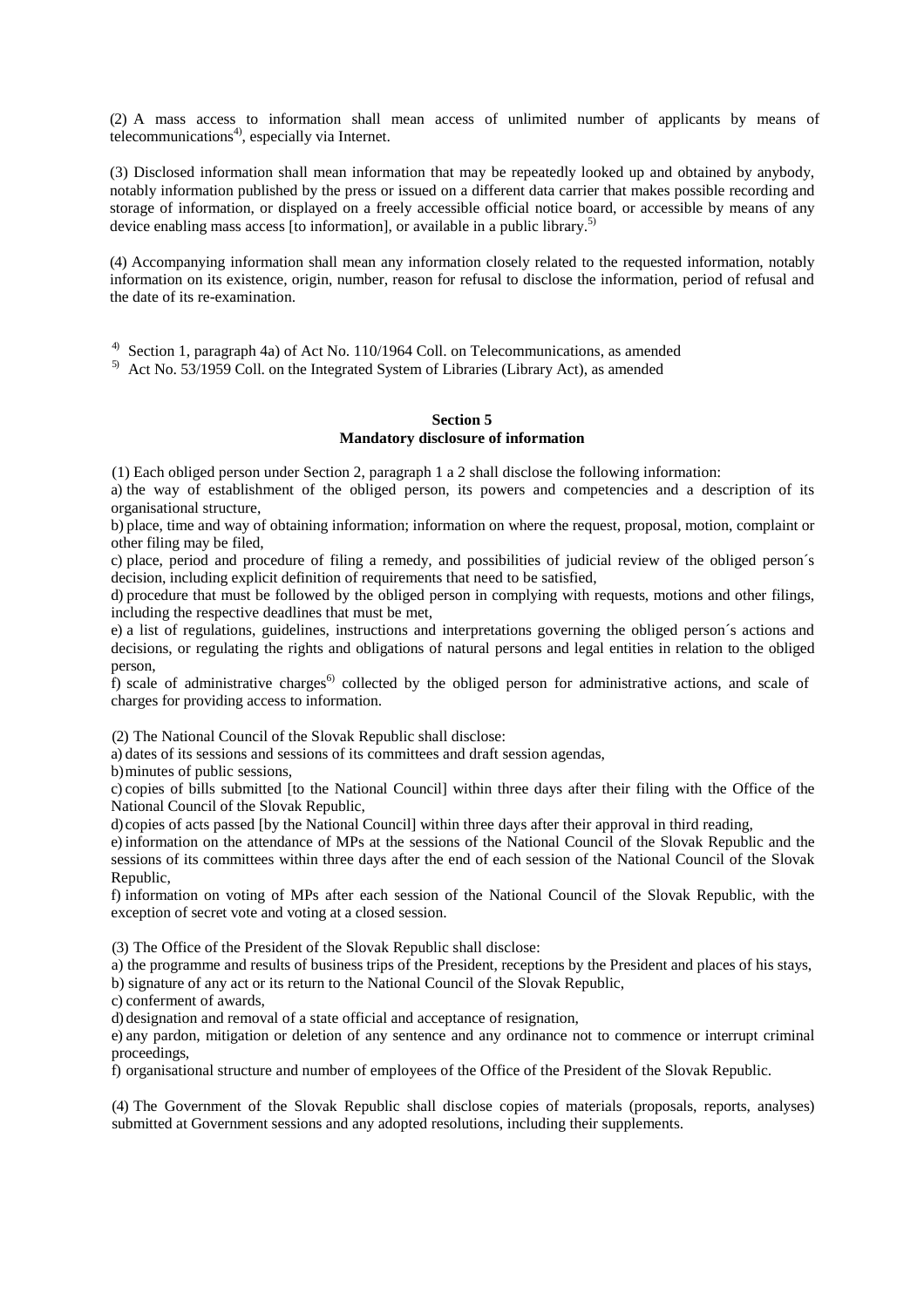(5) The ministries, other central bodies of public administration and bodies of local public administration shall disclose materials of programmatic, concept and strategic nature and the copies of draft rules of law after their release for inter-ministerial comment procedure.

(6) The obliged person shall disclose the appellation of immovable property, including flats and non-residential premises, and movable property owned by the state, public institution, municipality, self-governing region or public authority the acquisition price of which exceeded twentyfold the amount of minimum wage<sup>6a)</sup> and the title to which the obliged person transferred to a person other than the public authority, date of transfer or passage of the title, as well as information on personal data and other identification data of persons that acquired title to the property, and that to the extent as follows:

- a. first name and last name, name or business name,
- b. address or registered office,
- c. company registration number if it is a legal entity or a natural person self-employed person.

(7) The provision of paragraph 6 shall not apply to flats and non-residential premises the title to which was transferred to the existing tenant for a price set by a law under a special regulation.<sup>6b)</sup> For the purpose of disclosure of information under paragraph 6, the acquisition price in case of own construction shall be considered the costs of construction, and in case of acquisition for no consideration the price usual for similar item at the place and time of acquisition.

(8) The Constitutional Court of the Slovak Republic shall disclose the motions to commence proceedings, delivered under Articles 125 to 126 and Articles 127a to 129 of the Constitution of the Slovak Republic.

(9) The provision of paragraph 2 shall apply accordingly to the disclosure of information by municipal councils, city councils and local councils<sup>7)</sup> and the councils of self-governing regions.

 $6<sup>6</sup>$  Act of the National Council of the Slovak Republic No. 145/1995 Coll. on Administrative Charges, as amended <sup>6a)</sup> Section 2, paragraph 1b) of Act of the National Council of the Slovak Republic No. 90/1996 Coll. on Minimum Wage, as amended

6b) Sections 16 and 17, paragraph 3 of Act of the National Council of the Slovak Republic No. 182/1993 Coll. on Ownership of Flats and Non-residential Premises, as amended

 $^{7)}$  Act of the Slovak National Council No. 369/1990 Coll. on Municipalities, as amended

## **Section 6**

(1) Information under Section 5 shall be disclosed in a way enabling mass access. This obligation shall not apply to natural persons and municipalities which do not have the status of a city.<sup>8)</sup> Information under Section 5, paragraph 6 shall be disclosed for a period of at least twelve months, starting on the day the transfer or passage of ownership under Section 5, paragraph 6 took place; this is without prejudice to the obligation to disclose the information after the expiration of this period.

(2) Information under Section 5, paragraph 1 shall be disclosed in the headquarters of the obliged person and all its workplaces on a publicly accessible place.

(3) The obliged persons that operate information systems<sup>9)</sup> shall disclose information contained therein on a freely accessible internet page, unless the disclosure of this information is prohibited by special act.<sup>10)</sup> Such disclosure shall not be regarded as a breach of special regulations.<sup>9)</sup>

(4) The obliged persons may also disclose information under aforementioned paragraphs in other ways. In addition to information under aforementioned paragraphs, the obliged person may also disclose other information.

(5) In municipalities stipulated by a special law<sup>11)</sup> the obliged person shall disclose information also in the language of national minorities.

(6) Provisions of Sections 8 to 12 shall apply to any restrictions on disclosure of information.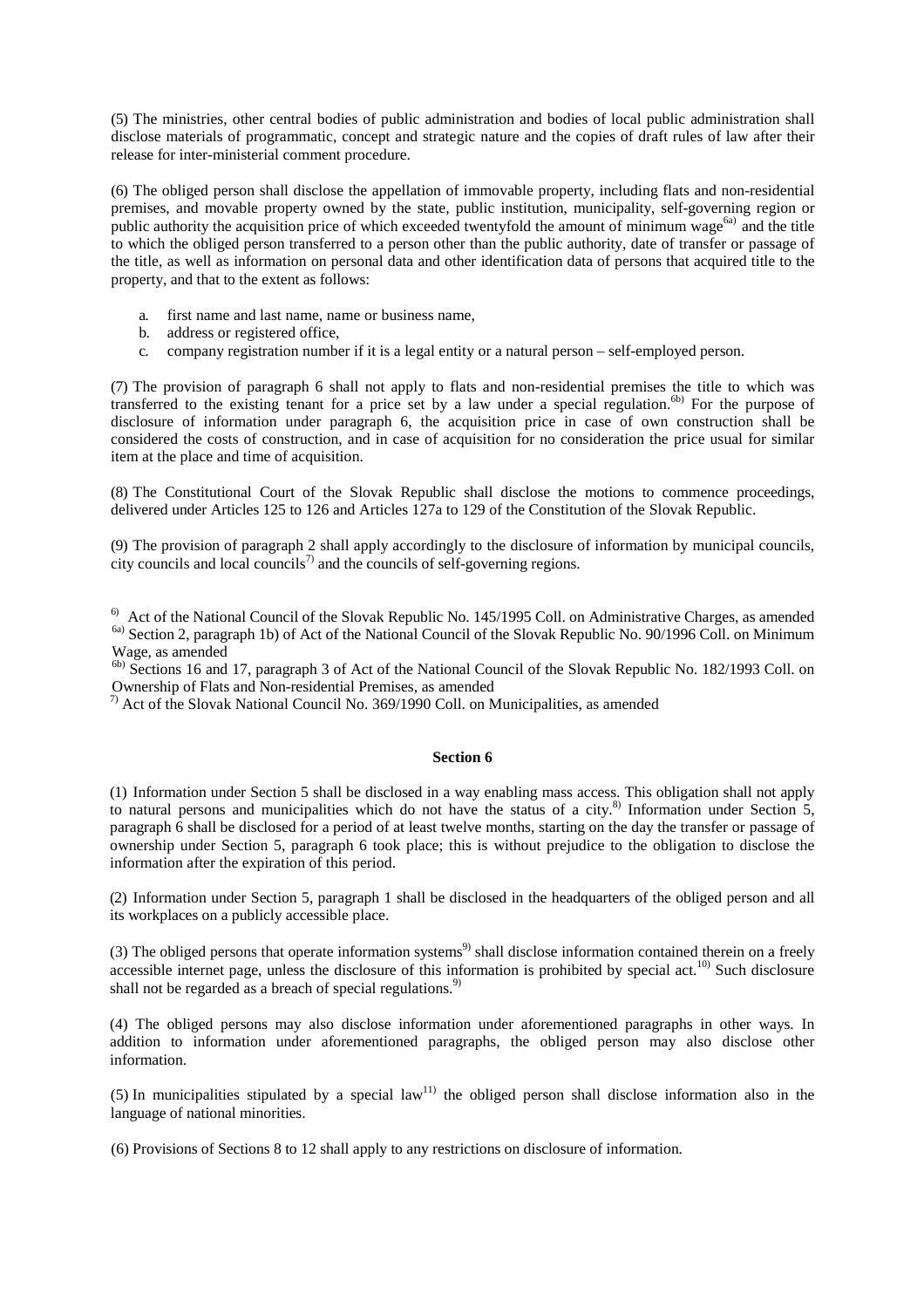8) Section 22 of Act of the Slovak National Council No. 369/1990 Coll.

9) Act No. 428/2002 Coll. on the Protection of Personal Data, as amended

<sup>10)</sup> For instance, the Commercial Code; Act of the National Council of the Slovak Republic No. 162/1995 Coll., as amended by Act of the National Council of the Slovak Republic No. 222/1996 Coll.; Decree of the Government of the Slovak Republic No. 100/1993 Coll. on the Commercial Bulletin, as amended by Decree of the Government of the Slovak Republic No. 50/1998 Coll.; Act No. 83/1990 Coll. on the Association of Citizens, as amended by Act No. 300/1990 Coll.; Act No. 513/1991 Coll.; Act of the National Council of the Slovak Republic No. 62/1993 Coll.; Act of the National Council of the Slovak Republic No. 207/1996 Coll. on Foundations, as amended by Act No. 147/1997 Coll.

<sup>11)</sup> Act No. 184/1999 Coll. on the Use of National Minorities Languages

#### **Section 7 Reference to disclosed information**

(1) In the event that the applicant makes request for information that has already been disclosed, the obliged person may, instead of providing the information, without any delay, but not later than within five days from filing of the request, notify the applicant of information that make possible to look up and obtain the disclosed information.

(2) In the event that the applicant insists on having access to previously disclosed information, the obliged person shall provide it. In that event, the period for providing access to information shall commence on the day the applicant stated it insists on a direct access to information.

## **Limitations of access to information**

#### **Section 8 Protection of classified information**

If the requested information has been classified in accordance with a special law<sup>12)</sup> or has been subject to bank secret or tax secret under a special law<sup>12</sup>), and the applicant has no authorisation, the obliged person shall not disclose such information, but shall quote the reference to the respective legal regulation.<sup>12)</sup>

<sup>12)</sup> For instance, Act No. 215/2004 Coll. on the Protection of Classified Information and on Amendments and Supplements to Certain Acts; Sections 91 to 93a of Act No. 483/2001 Coll. on Banks and on Amendments and Supplements to Certain Acts, as amended; Section 40 of Act of the National Council of the Slovak Republic No. 566/1992 Coll. on the National Bank of Slovakia, as amended; Section 122 of Penal Code; Section 23 of Act of the Slovak National Council No. 511/1992 Coll. on the Administration of Taxes and Fees and on Changes in the System of Territorial Financial Bodies, as amended

#### **Section 9 Protection of person and personal data**

(1) Information relating to personality and privacy of a natural person, private letters, pictures and photographs, and video and audio recordings relating to a natural person or its personal expressions shall be disclosed by the obliged person only if it is stipulated by a special law, or with the prior written consent of the person concerned. In the event that the person concerned is dead, the consent may be given by a close person.<sup>13)</sup> This is without prejudice to the provisions of special regulations.<sup>14)</sup>

(2) Information on personal data of a natural person that is processed by information system under the conditions stipulated by a special law<sup>9)</sup> shall be disclosed by the obliged person only if it is stipulated by the law or upon the prior written consent of the person concerned. In the event that the person concerned doesn´t have legal capacity, the consent may be given by his/her legal representative.<sup>16)</sup> In the event that the person concerned is dead, the consent may be given by a close person.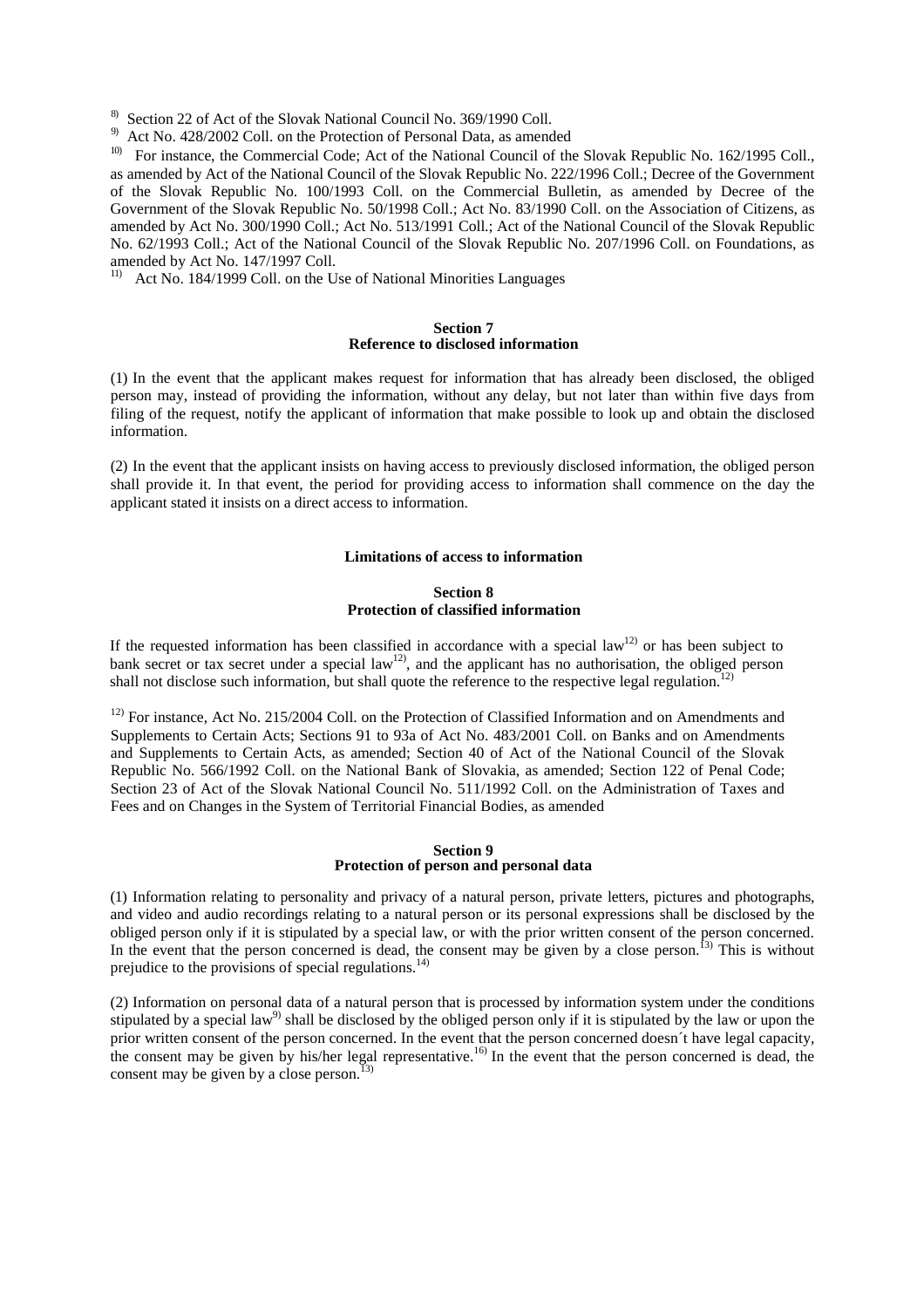(3) In order to inform the public, the obliged person shall disclose personal data of natural persons processed by information system under the conditions stipulated by a special law<sup>9</sup>, namely personal data of officials<sup>16a)</sup>, members of municipal council<sup>16b)</sup>, superiors in civil service<sup>16c)</sup>, experts performing tasks for members of the Government of the Slovak Republic, President of the Slovak Republic, Chairman of the National Council of the Slovak Republic or Vice-chairman of the National Council of the Slovak Republic<sup>16d</sup>, executives performing works in public interest<sup>16e)</sup>, executives employed by public authority<sup>16f)</sup>, superiors in service relationship<sup>16g)</sup> or members of the Evaluation committee or of other similar body who take part in the decision-making on the use of public funds<sup>16h)</sup>. In accordance with the first sentence, personal data shall be disclosed to the extent as follows:

a) decree,

b) first name,

c) last name,

d) function and the date of designation or appointment to an office,

e) position and the date of taking up work,

f) place of the performance of office or work and a body in which the function or work is carried out,

g)salary, wage or wage conditions and other financial elements awarded for the performance of office or work if paid from state budget or other public budget.

(4) Personal data of a person who is a superior in service relationship<sup>16g)</sup> shall be disclosed by the obliged person to the extent and for the purpose under paragraph 3 only if such disclosure is not at variance with confidentiality obligation under special regulations<sup>16f</sup> and does not endanger security or defence of the Slovak Republic, protection of public order or the performance of tasks by these persons or by bodies in which they carry out their activity; the provision of Section 13 shall not apply.

13) Section 116 of the Civil Code

14) Sections 11 to 16 of the Civil Code

16) Sections 26 to 30 of the Civil Code

<sup>16a)</sup> Section 2, paragraph 1 of Constitutional Act No. 357/2004 Coll. on Public Interest Protection at Performance of Public Functions

16b) Act of the Slovak National Council No. 369/1990 Coll. on Municipalities, as amended

<sup>16c)</sup> Section 5, paragraphs 3 to 5 and Section 9 of Act No. 312/2001 Coll. on Civil Service and on Amendments and Supplements to Certain Acts, as amended

16d) Section 25, paragraph 2b) of Act No. 312/2001 Coll., as amended

<sup>16e)</sup> Section 5, paragraph 1 of Act No. 552/2003 Coll. on the Performance of Works in Public Interest, as amended

<sup>16f)</sup> Section 9, paragraph 3 of the Labour Code

<sup>16g)</sup> For instance, Act No. 73/1998 Coll. on the Civil Service of Members of the Police Force, the Slovak Intelligence Service, the Court Guards and Prison Wardens Corps and the Railway Police, as amended

<sup>16h)</sup> Section 2a of Act No. 523/2004 Coll. on Budgetary Rules of Public Administration and on Amendments and Supplements to Certain Acts

16i) For instance, Act of the National Council of the Slovak Republic No. 46/1993 Coll. on the Slovak Intelligence Service, as amended; Act of the National Council of the Slovak Republic No. 198/1994 Coll. on Military Intelligence, as amended; Act of the National Council of the Slovak Republic No. 171/1993 Coll. on Police Force, as amended

## **Section 10 Protection of trade secret**

(1) The obliged person shall not disclose any information classified as a trade secret.<sup>17)</sup>

(2) Disclosure of the following information shall not be deemed as a violation of or danger to a trade secret:

a) information related to a significant impact on health of the population, world cultural and natural heritage $18$ , environment, including biological diversity and ecological stability,<sup>19)</sup>

b) information on environmental pollution, $^{20)}$ 

c) information obtained through public funds or relating to the use of public funds, or to the disposal of state property or the property of municipality,

d) information on state assistance<sup>21</sup> and information under Section 3, paragraph 2.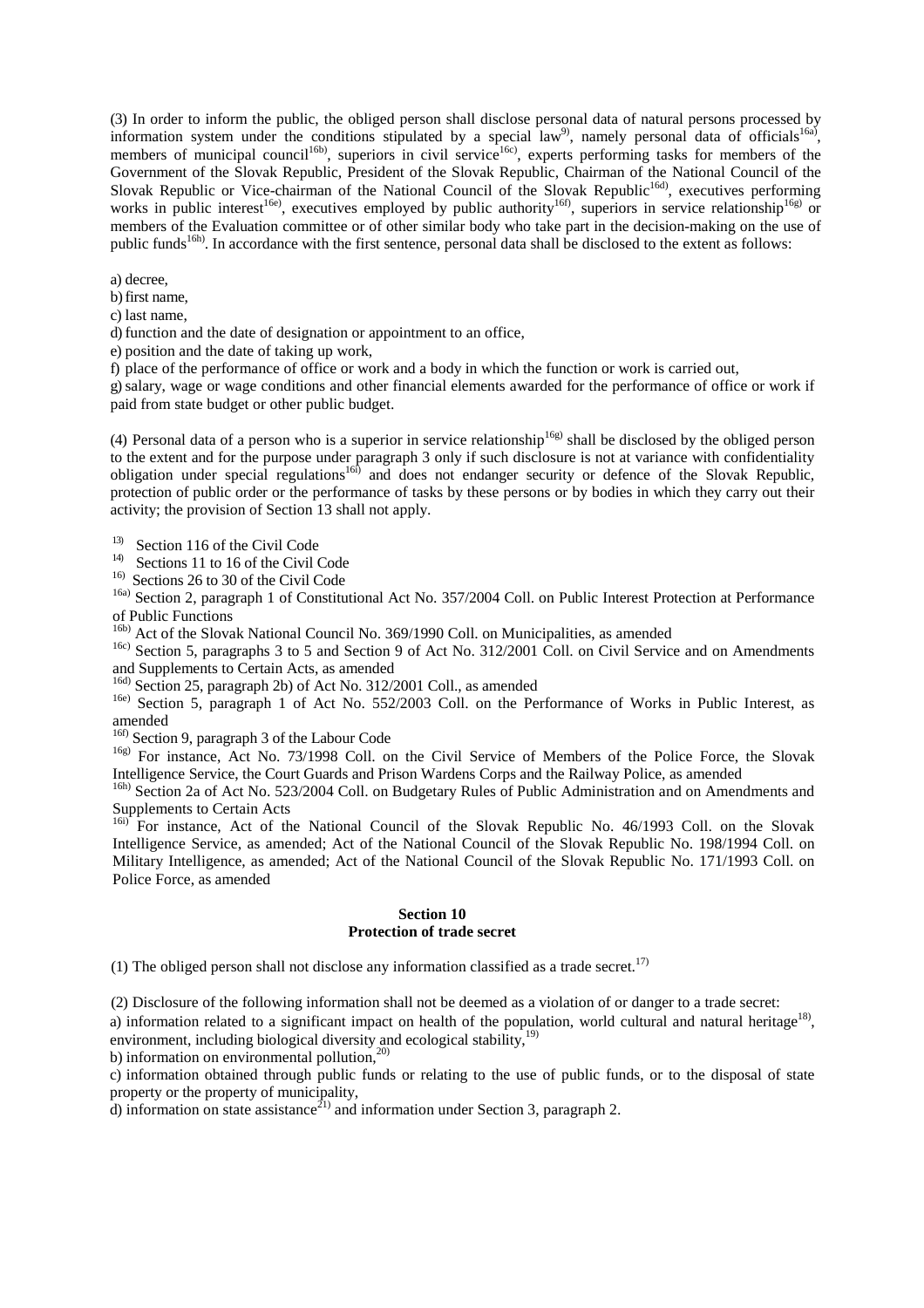<sup>20)</sup> Section 8, paragraph 1 of Act No. 17/1992 Coll. on the Environment

<sup>21)</sup> Act No. 231/1999 Coll. on State Assistance

#### **Section 11 Other limitations of access to information**

(1) The obliged person shall limit the disclosure of information or not disclose information, if:

a) it was obtained from a person who is not obliged to provide information and who notified the obliged person in writing that it disapproves of the disclosure of information. If the person authorised to give consent to the disclosure of information fails to respond to the notice of the obliged person within seven days from the delivery of the notice, it shall be deemed that the person approved of the disclosure of information. The person must be notified of the consequences in the notice,

b) it is disclosed under a special law<sup>22)</sup>; if a special law stipulates the disclosure of such information in a period set in advance, is shall be disclosed only within this period,

c) it may violate intellectual property rights under a special regulation<sup>23)</sup>, except for the situation when the person authorised under the special regulations<sup>23)</sup> gives consent to the disclosure of information upon the notification of the obliged person,

d) it concerns the decision-making power of the courts, including international judicial authorities or lawenforcement bodies under special regulations<sup>24</sup>, except for information on the decision or the result of proceedings, unless the provision of such information is prohibited by special regulations, $^{24}$ )

e) it concerns the habitat of protected species of plants and animals, minerals and fossils and there is a threat of inappropriate disturbance, damage or destruction,

f) it is at variance with the legislation of the European Communities and the European Union or with the international treaty that is binding upon the Slovak Republic,  $24a$ )

(g) it concerns the performance of control, supervision or inspection by public authorities under special regulations24b), except for information on the decision or any other result of control, supervision or inspection, unless the provision of such information is prohibited by special regulations.<sup>24b)</sup>

(2) The provision of letter a) shall not apply to information obtained through public funds, or information concerning the use of public funds, or information concerning the disposal of state property or the property of municipality.

(3) When disclosing information obtained by the obliged person from a third party with the aim to perform tasks by virtue of a special  $\arctan(25)$  under which the obliged person is bound to keep secrecy or respect other limitations protecting information from being disclosed or misused, but the information may be provided under this Act, the obliged person shall provide only the information that is directly connected with its tasks.

<sup>22)</sup> For instance, Act No. 540/2001 Coll. on State Statistics; Section 36 of Act No. 747/2004 Coll. on Supervision of Financial Market and on Amendments and Supplements to Certain Acts; Act of the Slovak National Council No. 81/1992 Coll. on the Czech-Slovak Press Agency of the Slovak Republic, as amended by Act No. 442/2003 Coll.; Act No. 619/2003 Coll. on the Slovak Radio; Act No. 16/2004 Coll. on Slovak Television

<sup>23)</sup> For instance, Act No. 383/1997 Coll. the Copyright Act and Act amending and supplementing Customs Act, as amended; Act No. 527/1990 Coll. on Inventions, Industrial Designs and Improvement Proposals; Act No. 478/1992 Coll. on Utility Models; Act No. 132/1989 Coll. on the Protection of Rights to New Plant Varieties and Animal Breeds; Act No. 529/1991 Coll. on the Protection of Topographies of Semiconductor Products

<sup>24)</sup> For instance, Penal Code; Code of Civil Procedure; Act No. 757/2004 Coll. on Courts and on Amendments and Supplements to Certain Acts; Act of the National Council of the Slovak Republic No. 38/1993 Coll. on the Organisational Structure of the Constitutional Court of the Slovak Republic, and on the Proceedings Brought to the Court and on the Positions of its Judges, as amended

<sup>24a)</sup> For instance, Section 38.1 of Protocol No. 18 on the Statute of the European System of Central Banks and of the European Central Bank annexed to the Treaty establishing the European Community, annexes to the Treaty of Accession of the Slovak Republic to the European Union (Communication No. 185/2004 Coll.)

<sup>&</sup>lt;sup>17)</sup> Sections 17 to 20 of the Commercial Code; Section 122 of Penal Code, as amended by Act No. 100/1996 Coll. and by Act No. 13/1998 Coll.

<sup>&</sup>lt;sup>18)</sup> Communication of the Federal Ministry of Foreign Affairs No. 159/1991 Coll. on concluding the Treaty on Protection of the World Cultural and Natural Heritage

<sup>&</sup>lt;sup>19)</sup> Communication of the Ministry of Foreign Affairs of the Slovak Republic No. 34/1996 Coll. on concluding the Treaty on Biological Diversity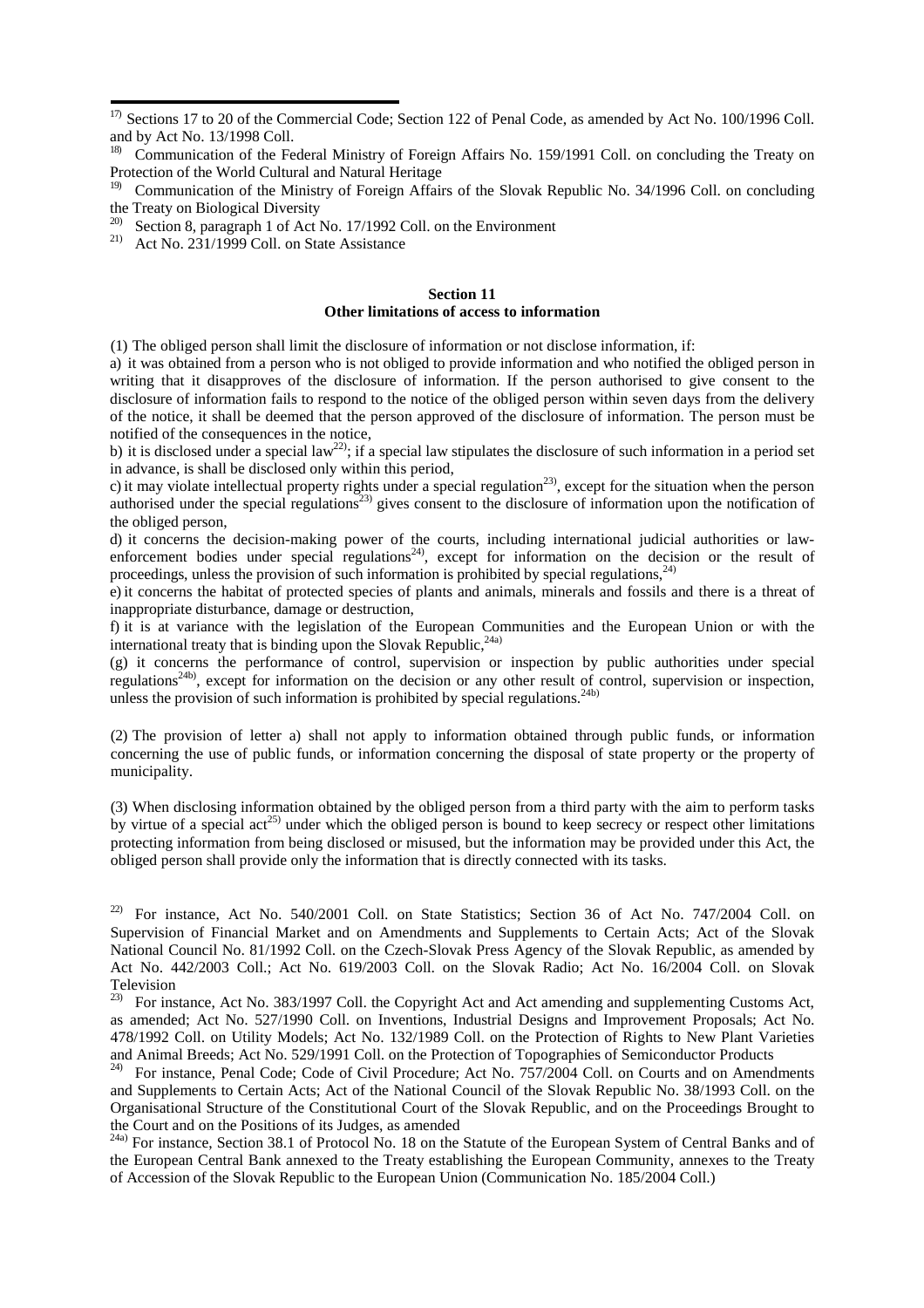$^{24b}$  For instance, Act of the National Council of the Slovak Republic No. 10/1996 Coll. on the Control in State Administration, as amended; Act No. 747/2004 Coll. on Supervision of Financial Market and on Amendments and Supplements to Certain Acts, as amended by Act No. 340/2005 Coll.; Act of the National Council of the Slovak Republic No. 39/1993 Coll. on the Supreme Audit Office of the Slovak Republic, as amended; Act No. 541/2004 Coll. on the Peaceful Use of Nuclear Energy (Nuclear Act) and on Amendments and Supplements to Certain Acts

<sup>25)</sup> For instance, Act of the National Council of the Slovak Republic No. 314/1996 Coll. on the Prosecution Authority, as amended; Act of the Slovak National Council No. 71/1986 Coll. on the Slovak Trade Inspection, as amended; Act of the Slovak National Council No. 126/1985 Coll. on Fire Protection

## **Section 12 Terms of limitation**

The obliged person shall exercise any limitation of the right to information by making the requested information, including accompanying information, available, after excluding the information stipulated by law. The entitlement to refuse the disclosure of information shall only last as long as the reason for nondisclosure exists.

#### **Section 13**

Disclosure of information under this Act shall not be regarded as a breach of confidentiality obligation under a special law. $26$ )

<sup>26)</sup> For instance, Section 73, paragraph 2b) of Act No. 65/1965 Coll., Labour Code, as amended; Section 34, paragraph 4 of Act No. 229/1992 Coll. on Commodity Exchanges, as amended; Section 10, paragraph 2 of Act No. 124/1992 Coll. on Military Police; Section 54, paragraph 3 of Act No. 335/1991Coll., as amended; Section 15, paragraph 3 of Act of the National Council of the Slovak Republic No. 38/1993 Coll., as amended; Section 16 of Act of the National Council of the Slovak Republic No. 39/1993 Coll. on the Supreme Audit Office of the Slovak Republic; Section 12, paragraph 1 of Act of the National Council of the Slovak Republic No. 180/1996 Coll. Customs Act, as amended; Sections 40 and 41 of Act of the National Council of the Slovak Republic No. 566/1992 Coll. on the National Bank of Slovakia, as amended; Section 11, paragraph 2k) of Act of the National Council of the Slovak Republic No. 10/1996 Coll. on the Control in State Administration; Section 80, paragraph 1 of Act of the National Council of the Slovak Republic No. 171/1993 Coll. on Police Force, as amended

#### **Disclosure of information upon request**

## **Section 14 Request for disclosure of information**

(1) The request may be filed in writing, orally, by fax, e-mail or in any other technically reasonable way.

(2) The request must include the name of the obliged person, first name, last name, name or business name, address or registered office of the applicant, the information concerned and the way of disclosure of information suggested by the applicant.

(3) In the event that the request fails to meet the requirements stipulated in paragraph 2, the obliged person shall invite the applicant without any delay to complete the request within a period of not less than seven days. The obliged person shall instruct the applicant how to complete the request. If the applicant fails to complete the request in spite of the obliged person´s notice and information cannot be provided due to this imperfection, the obliged person shall set the request aside.

(4) The request is regarded as filed on the day the obliged person with appropriate competence was notified.

(5) The obliged person shall confirm the filing of the request in writing and notify the applicant of the estimated charge for disclosure of information, if required.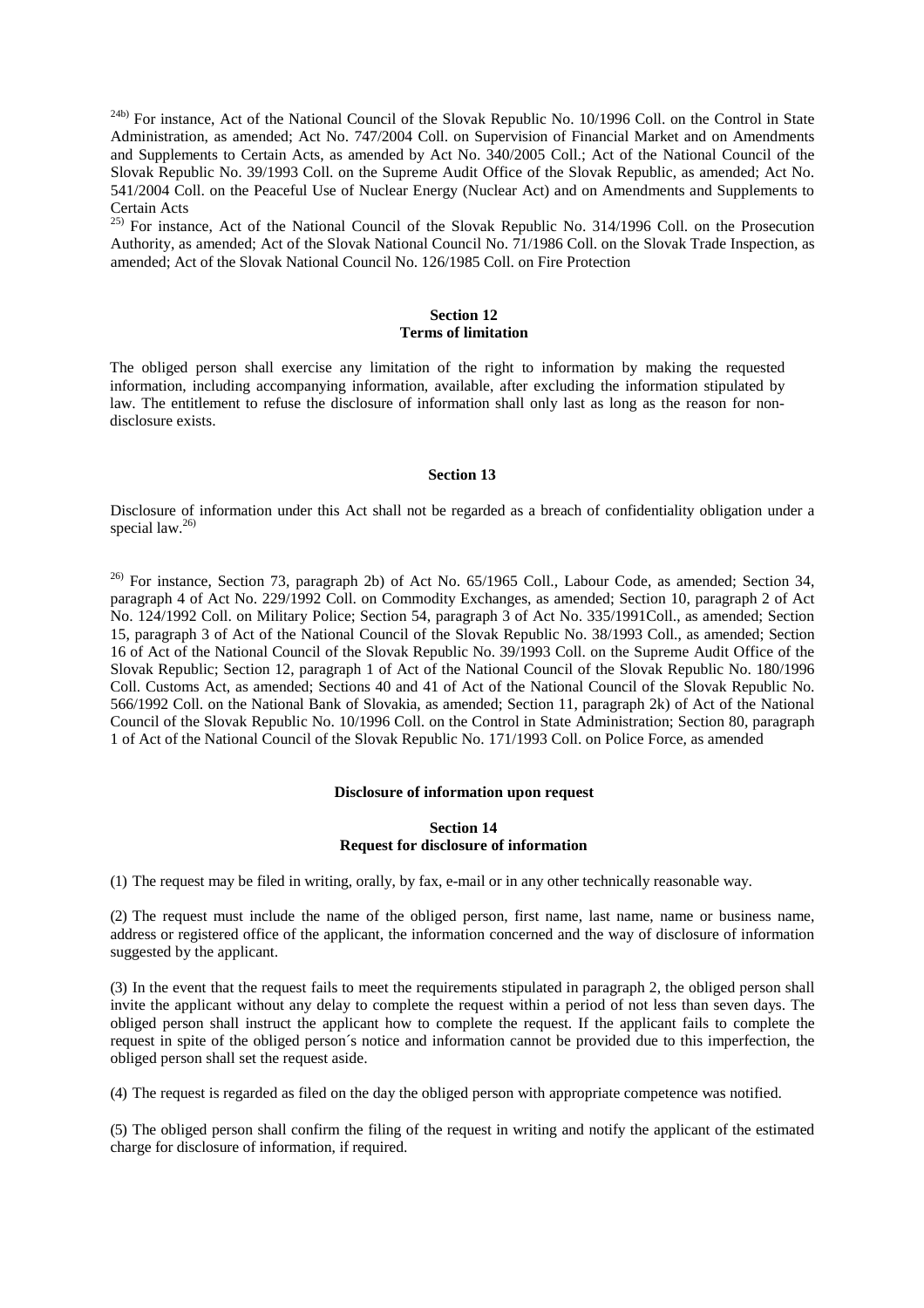## **Section 15 Transfer of request**

(1) If the obliged person doesn´t have the requested information available and knows where it is possible to obtain the information, it shall transfer the request within five days from the delivery of the request to the obliged person that have the requested information available, otherwise it shall reject the request by a decision (Section 18).

(2) The obliged person shall notify the applicant of the transfer of request without any delay.

(3) The period for compliance with request shall commence anew on the day the obliged person received the transferred request.

## **Section 16 Disclosure of information upon request**

(1) Information shall be disclosed mainly orally, by inspection of files, including the possibility to make copies or notes, by downloading data to data carrier, by providing copies of the original with requested information, by telephone, fax, post, e-mail. In the event that the information cannot be provided in a way required by the applicant, the obliged person and the applicant shall agree on a different way of providing the information.

(2) The obliged person shall enable anybody to make copies of and notes and abstracts from files and documents without proving legal or other reason or interest.

(3) The obliged person shall take measures to prevent the breach of obligations under Sections 8 to 12 by inspection of documents.

## **Section 17 Period for compliance with request**

(1) The obliged person shall comply with the request for information without undue delay, but not later than eight working days after filing of the request or after the day the applicant removed imperfections of the request (Section 14, paragraphs 2 and 3), unless otherwise stipulated herein.

(2) The obliged person shall be entitled to extend the period (paragraph 1) for serious reasons by a maximum of eight working days. The following shall be regarded as serious reasons:

a) searching for and gathering of required information on a place other than the headquarters of the obliged person complying with the request,

b) searching for and gathering of large amount of separate or diverse information requested in a single request,

c) provable technical problems related to the search and disclosure of information that are expected to be removed within the extended period.

(3) The obliged person shall notify the applicant of the extension of the period without undue delay, not later than before the expiration of the period (paragraph 1). The notice must include the reasons leading to the extension of the period.

#### **Section18**

#### **Compliance with request and issuance of decision**

(1) If the obliged person provides the applicant with required information to the extent and in the manner under Section 16 within the statutory period, the obliged person shall issue a decision that is to be recorded in file. No appeal is possible against this decision.

(2) If the obliged person fails to satisfy the request, even partially, it shall issue a decision to that effect within the statutory period. The obliged person shall not issue a decision if the request was set aside (Section 14, paragraph 3).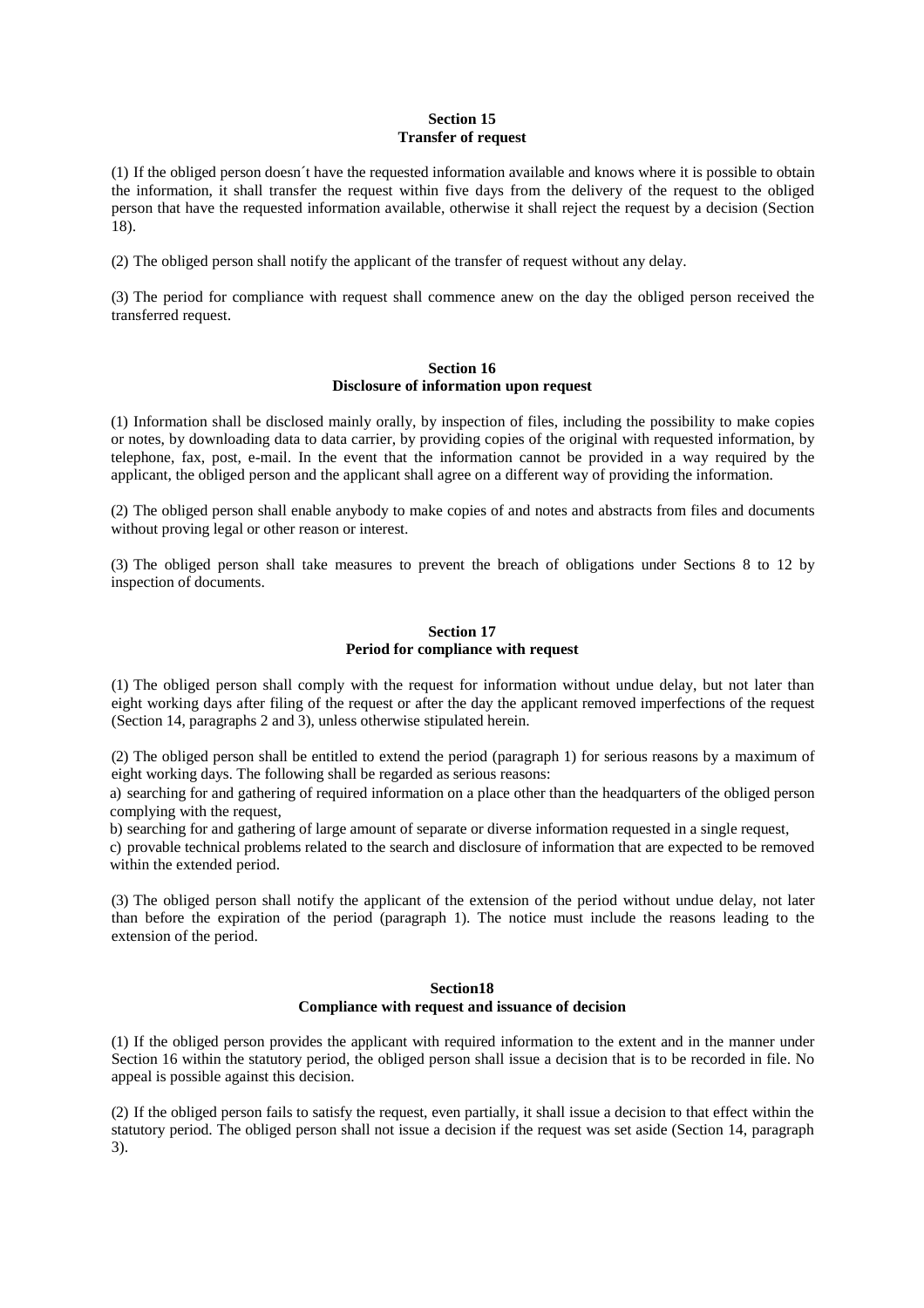(3) If the obliged person fails to provide information within the period for compliance with request, or to issue a decision, or provide access to information, it shall be deemed that the obliged person issued a decision rejecting the provision of information. In this instance, the decision shall be regarded as delivered on the third day after the expiration of the period for compliance with request (Section 17).

(4) If the obliged person (Section 2, paragraph 3) fails to satisfy the request, even partially, it shall propose, not later than within three days, the motion to issue the decision (paragraph 2) with the person that established the obliged person or with which the obliged person made an agreement on the performance of tasks in the area of environmental care.

#### **Section 19 Remedies**

(1) Parties to the proceeding may file appeal against the obliged person´s decision rejecting the provision of requested information within fifteen days from the delivery of a decision note or the expiration of the period for compliance with request under Section 17. The appeal shall be filed with the obliged person that issued or should have issued the decision.

(2) The decision on the appeal against the decision of the obliged person shall be made by the superior of the obliged person that issued or should have issued the decision. If it is a decision of municipal authority, the decision on the appeal shall be made by the mayor (city mayor). It shall be possible to file an appeal against the decision of a central body of the state administration, which will be decided by the head of a central body of the state administration.

(3) The appellate body shall decide on the appeal within fifteen days from the delivery of the appeal by the obliged person. If the appellate body fails to make decision within this period, it shall be deemed that it issued the decision rejecting the appeal and confirming the contested decision; the decision shall be regarded as delivered on the second day after the expiration of the period for the issuance of a decision.

(4) The decision rejecting the request can be examined in legal proceedings under a special law.<sup>27)</sup>

27) Section 244 et seq. of the Code of Civil Procedure

## **Section 20 Registration of requests**

The obliged person shall register the requests in order to provide data necessary to review the procedure of compliance with requests, and data on most frequently requested information. The register shall contain mainly the following data:

a) the date of filling of the request,

b) information requested and the suggested way of disclosure,

c) the result of compliance with request (provision of information, issuance of decision or transfer of the request),

d) filing of an appeal.

#### **Section 21 Payment of costs**

(1) Information shall be provided free of charge, with the exception of payments not higher than the costs of material for making copies, the costs of technical data carriers and delivery of information to the applicant.

(2) The obliged person may forgive the charges.

(3) The details on the costs of disclosure shall be regulated by a generally binding legal regulation of the Ministry of Finance of the Slovak Republic.

(4) The payments of costs shall be regarded as the income of the obliged person.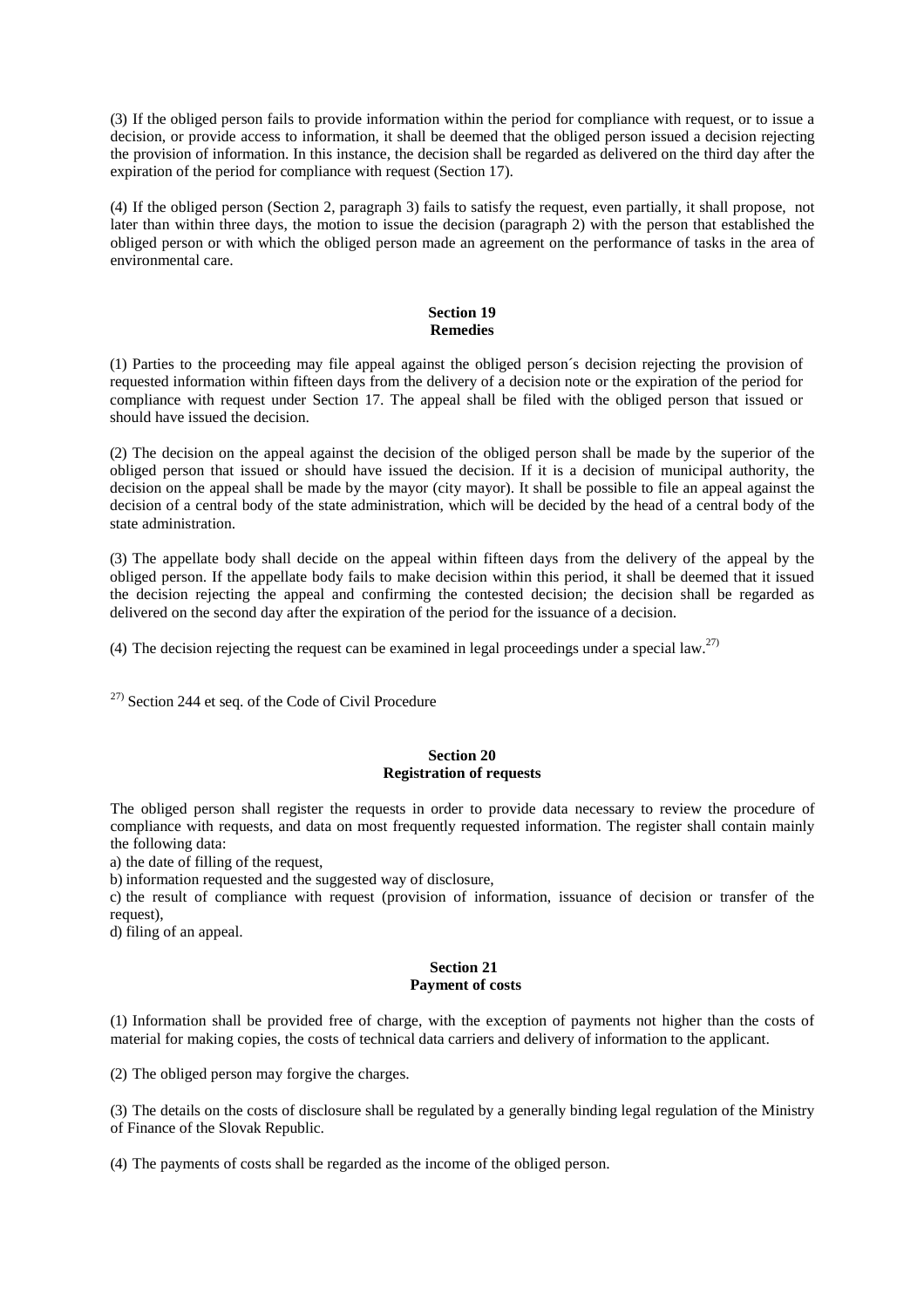## **Section 21a Offences**

(1) An offence is committed by a person who

a) intentionally issues and discloses untrue or inaccurate information,

b) gives rise to the violation of the right to information by issuing decision, order or any other measure,

c) breaches any other obligation stipulated in this Act.

(2) A fine up to SKK 50,000 may be imposed for an offence under paragraph 1 and relevant activity banned for up to two years.

(3) An offence under paragraph 1 may only be heard upon a motion of an injured person, its legal representative or a guardian (hereinafter referred to as the "Petitioner"). The Petitioner shall be a participant in the hearing of an offence.

(4) The motion must include the name of an injured person, the name of a person described by the Petitioner as an offender, the date and the way in which the offence was committed.

(5) The offences under this Act shall be heard by a district office.

(6) A general regulation on offences<sup>27a)</sup> shall apply to offences and their hearing.

27a) Act of the Slovak National Council No. 372/1990 Coll. on Offences, as amended

## **Common, transitional and final provisions**

## **Section 22**

(1) Unless otherwise stipulated herein, general regulations on administrative proceedings shall apply to the proceedings under this  $Act.<sup>28</sup>$ 

(2) Disclosure of information from state archives shall be governed by a special regulation.<sup>29)</sup>

28) Act No. 71/1967 Coll. on Administrative Procedure (Administrative Procedure Code)

29) Act of the Slovak National Council No. 149/1975 Coll., as amended

#### **Section 22a**

This Act transposes the legislation of the European Communities and the European Union stipulated in the Annex.

## **Section 22b**

Mandatory disclosure of information under Section 5, paragraph 6 and paragraph 8 shall apply to the transfer or passage of property that took place after 2 January 2006, and to the motions to commence proceedings delivered after 2 January 2006. Disclosure of information under Section 5, paragraph 6 and paragraph 8 shall also apply, under the terms and subject to the conditions set by this Act, to the transfer or passage of property that took place before 2 January 2006 and to the motions to commence proceedings delivered before 2 January 2006.

## **Section 23 Repealing provision**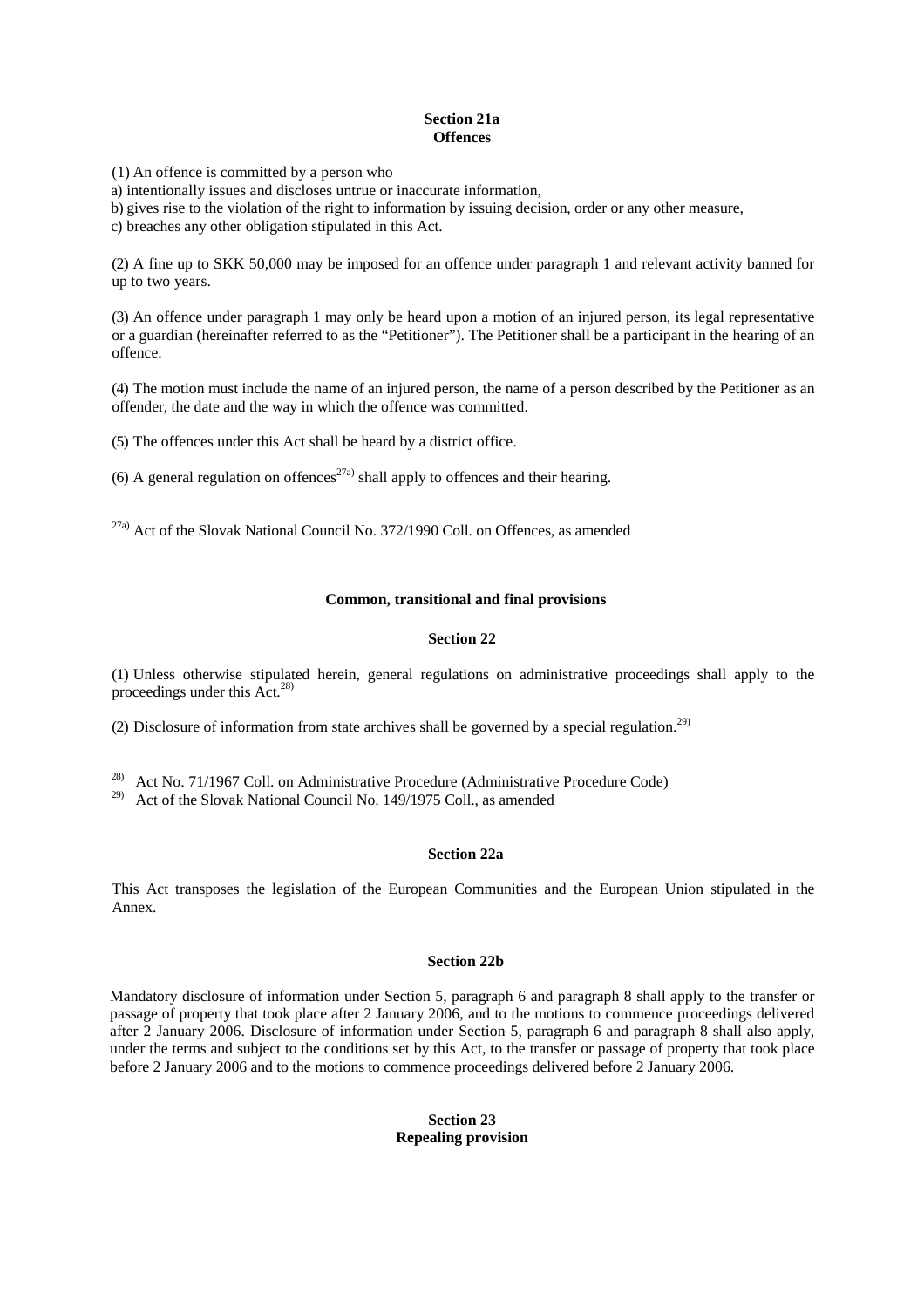This Act repeals Act of the National Council of the Slovak Republic No. 171/1998 Coll. on Access to Environmental Information.

#### **Article II**

Act of the Slovak National Council No. 372/1990 Coll. on Offences, as amended by Act No. 524/1990 Coll.; Act of the Slovak National Council No. 295/1992 Coll.; Act of the Slovak National Council No. 266/1992 Coll.; Act of the Slovak National Council No. 511/1992 Coll.; Act of the National Council of the Slovak Republic No. 237/1993 Coll.; Act of the National Council of the Slovak Republic No. 42/1994 Coll.; Act of the National Council of the Slovak Republic No. 248/1994 Coll.; Act of the National Council of the Slovak Republic No. 249/1994 Coll.; Act of the National Council of the Slovak Republic No. 250/1994 Coll.; Act of the National Council of the Slovak Republic No. 202/1995 Coll.; Act of the National Council of the Slovak Republic No. 207/1995 Coll.; Act of the National Council of the Slovak Republic No. 265/1995 Coll.; Act of the National Council of the Slovak Republic No. 285/1995 Coll.; Act of the National Council of the Slovak Republic No. 160/1996 Coll.; Act of the National Council of the Slovak Republic No. 168/1996 Coll.; Act No. 143/1998 Coll.; Act No. 319/1998 Coll. shall be amended as follows:

1. Section 42a shall be inserted after Section 42 as follows:

## **"Section 42a Violation of the right to information**

(1) Any person intentionally issuing and disclosing untrue or inaccurate information, or breaching any obligation stipulated in a special regulation<sup>3a)</sup>, or giving rise to the violation of the right to information by issuing a decision, order or any other measure, shall be guilty of an offence.

(2) A fine up to SKK 50,000 may be imposed for an offence under paragraph 1 and relevant activity banned for up to two years."

The footnote to reference 3a shall read:

<sup>(3a)</sup> Act of the National Council of the Slovak Republic No. 211/2000 Coll. on Free Access to Information and on Amendments and Supplements to Certain Acts (Freedom of Information Act)."

2. In Section 68, paragraph 1, phrase "Section 42a and" shall be inserted after the words "as well as offences under".

#### **Article III**

Act of the National Council of the Slovak Republic No. 145/1995 Coll. on Administrative Charges, as amended by Act of the National Council of the Slovak Republic No. 123/1996 Coll., Act of the National Council of the Slovak Republic No. 224/1996 Coll., Act No. 70/1997 Coll., Act No. 1/1998 Coll., Act No. 232/1999 Coll. shall be amended as follows:

Section 4 paragraph 2e) shall read:

"e) on free access to information."

#### **Article IV**

Act of the National Council of the Slovak Republic No. 287/1994 Coll. on Nature and Landscape Protection, as amended by Act of the National Council of the Slovak Republic No. 222/1996 Coll. shall be amended as follows:

Paragraphs 2 and 3 in Section 49 shall be omitted. The heading of paragraph 1 shall be omitted.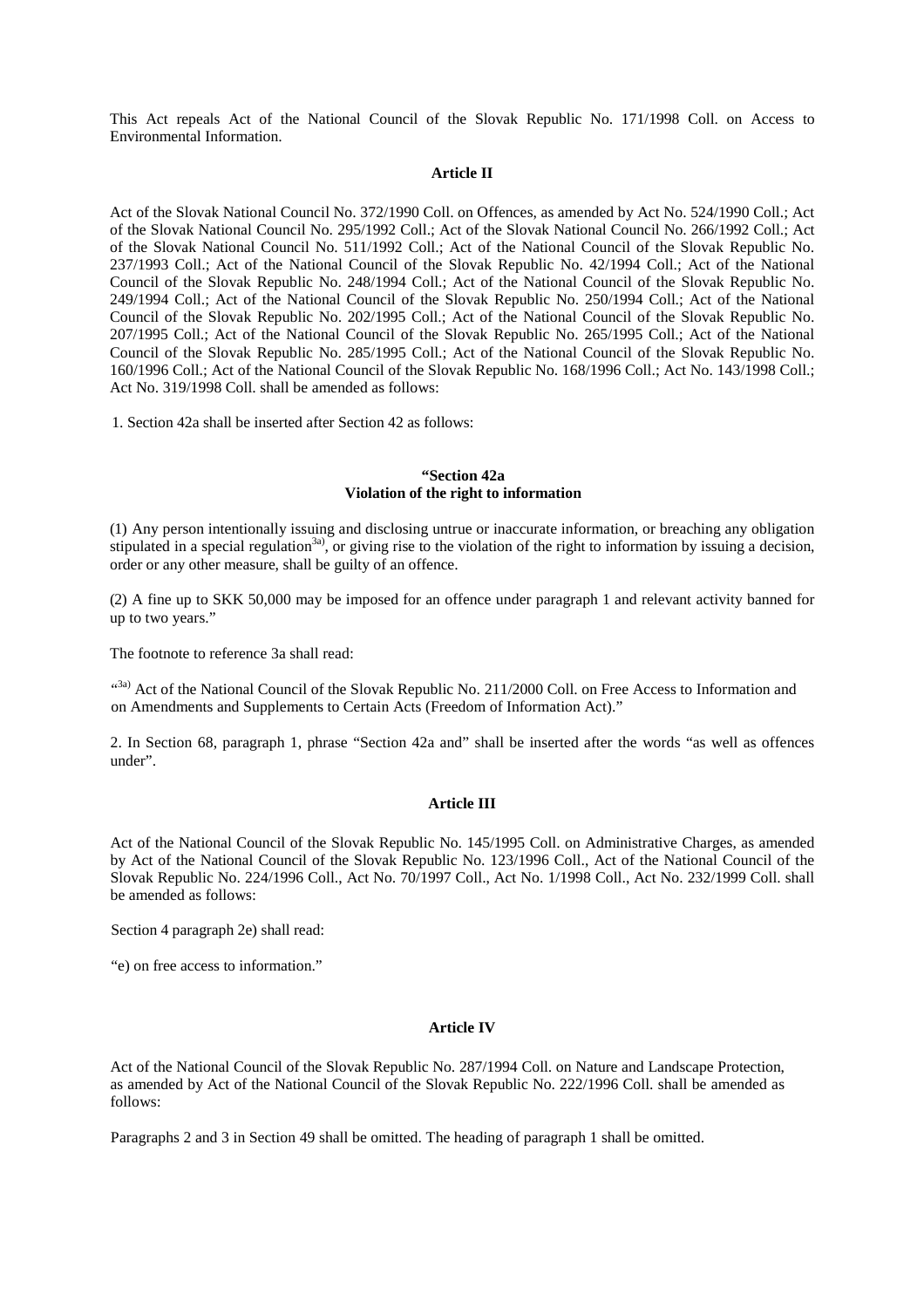#### **Article V**

Act No. 17/1992 Coll. on the Environment, as amended by Act of the National Council of the Slovak Republic No. 127/1994 Coll. and by Act of the National Council of the Slovak Republic No. 287/1994 Coll. shall be amended as follows:

1. Sections 33a and 33b shall be inserted after Section 33 as follows:

## **SPECIAL PROVISIONS ON ENVIRONMENTAL INFORMATION**

## **Section 33a Disclosure of information on environmental pollution**

(1) Any natural person licensed to conduct business or legal entity obliged under special regulations, or resolutions based on such regulations, to measure the amount of specified emissions into the air or water, or to monitor any other impacts of the facility run by such person on the environment, shall be obliged to disclose the results of these measurements and observations in generally comprehensible form and on generally easily accessible place on a regular basis within 10 days after the end of each month when such obligation applied, and disclose a summary within 30 days after the end of a calendar year.

(2) The published results of measurements and observations must show clearly the extent of environmental pollution caused by the respective facility and the relation of measured values to the legal or permitted limits.

(3) An obligation to inform the public without any delay shall also apply to a natural person licensed to conduct business or to a legal entity that gravely endangered or caused damage to the environment, especially as a result of any accident of the facility, fire or traffic accident. The information shall include, to the extent known, a brief description of the incident, its causes, extent of damage or danger to the environment or its individual parts and adopted remedial measures. The form and extent of published information shall correspond with the type, seriousness and extent of danger or damage to the environment and with the capacity of the obliged person.

(4) The performance of the obligation under paragraph 3 is without prejudice to the reporting duty or any other obligation under special regulations.2)

## **Section 33b State of the Environment Report**

(1) The Ministry of Environment of the Slovak Republic shall annually publish a report on the state of the environment in the Slovak Republic. The respective central bodies of state administration of the Slovak Republic<sup>3)</sup> shall provide the Ministry with necessary materials.

(2) The Ministry shall publish the report under paragraph 1 by 15 December of the following year. The respective central bodies shall provide the materials by 31 August of the following year.

(3) The report under paragraph 1 shall be available at the Ministry of Environment of the Slovak Republic, at the Slovak Environmental Inspection, as well as at regional and district offices.

2. The footnotes to references 2 and 3 shall read:

(2) For instance, Section 5 of Act of the Slovak National Council No. 51/1988 Coll. on Mining Activities, Explosives and State Mining Administration, as amended by Act of the Slovak National Council No. 499/1991 Coll.; Section 7, paragraph 1b) of Act No. 309/1991 Coll., as amended by Act of the National Council of the Slovak Republic No. 148/1994 Coll.; Section 8 of Act of the National Council of the Slovak Republic No. 330/1996 Coll. on Occupational Health and Safety; Section 51 of Act of the National Council of the Slovak Republic No. 315/1996 Coll. on Road Traffic

<sup>3)</sup> Act of the Slovak National Council No. 347/1990 Coll. on the Organisational Structure of Ministries and Other State Administration Bodies of the Slovak Republic, as amended."